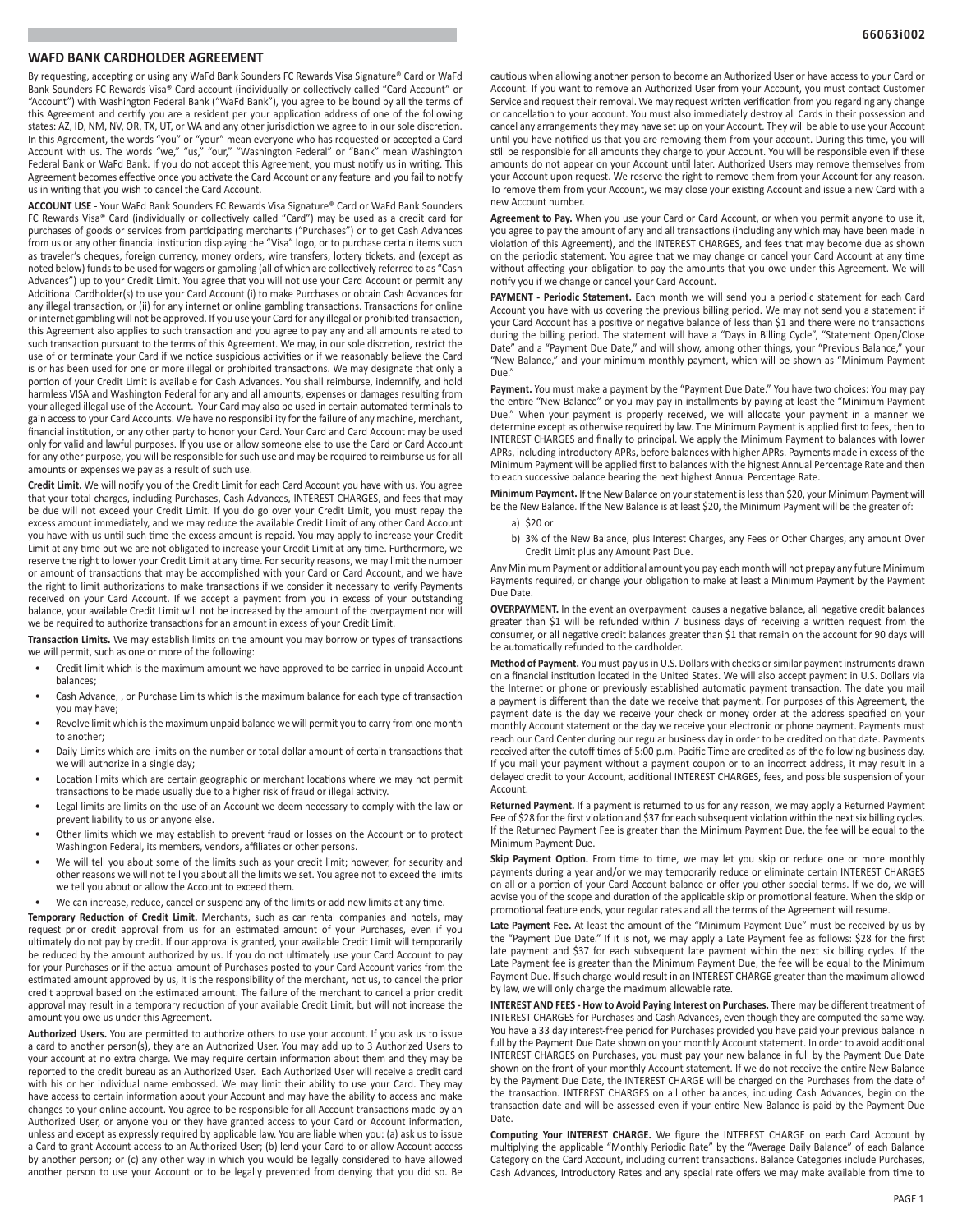time. If you are charged interest, the charge may be less than \$1.00 (the minimum interest charge will appear as "Minimum Charge" in the fees section of your statement).

- **a) Average Daily Balance.** To obtain the daily balance for each Balance Category we take the beginning balance each day and add new transactions applicable to each category, and subtract any payments, credits, and refunds applied to the category. To figure your Average Daily Balance for each Balance Category, we add all your daily balances and divide by the number of days in the billing period. We calculate interest in this manner separately for Purchases, Cash Advances and each promotional rate balance.
- **b) Monthly Periodic Rate.** We compute the INTEREST CHARGE for each Balance Category by multiplying these Average Daily Balances by the applicable Monthly Periodic Rate. To determine the Monthly Periodic Rate for each Balance Category, we divide the applicable ANNUAL PERCENTAGE RATE in effect for the billing period by 12 months. The way we get the ANNUAL PERCENTAGE RATE for each Balance Category is described below.

**Transaction Fees.** You also agree to pay us the appropriate fees listed below (as permitted by applicable law) which may be amended from time to time by us. You authorize us to charge your Card Account for the following fees due to us: a Cash Advance fee equal to the greater of \$10 or 3.00% of each Cash Advance.

**Fixed Rate.** The Annual Percentage Rates applicable to purchases and cash advances are disclosed on the Pricing Information table accompanying this agreement. Only one Annual Percentage Rate and Monthly Periodic Rate will be in effect for each Balance Category during the billing period. The Annual Percentage Rate will not exceed the maximum rate permitted by law. Any rate change will be made pursuant to applicable law. The initial rate on your account for certain types of transactions may be an introductory discounted rate (Introductory Rate) that is lower than the rate that would ordinarily apply for that type of transaction. If an Introductory Rate applies to your account, the rate and the period of time it will be effective is shown on the Pricing Information. After the Introductory Rate expires, if applicable, the Fixed Rate will automatically increase to the rates that would ordinarily apply for that type of transaction based on the terms of this agreement. The effect of any increase in the Annual Percentage Rate and the Monthly Periodic Rate would be to increase the amount of INTEREST CHARGE, or interest you must pay, and thus increase your monthly payments.

**Foreign Transactions.** When you make a transaction in foreign currency, it will be converted into U.S. Dollars by either: (a) VISA, or (b) the merchant or its agent. We do not convert your transactions into U.S. Dollars, and we are not responsible for the conversion rates or processes used by the person who does. You also agree to pay us the appropriate fees listed below (as permitted by applicable law) which may be amended from time to time by us. You authorize us to charge your Card Account for the following fees due to us: a Cash Advance fee equal to the greater of \$10 or 3.00% of each Cash Advance.

If you use your Card at a merchant or an ATM that bears the Visa logo (and no PLUS System logo), the transaction will be processed through the Visa system and will be converted to U.S. Dollars according to the applicable rules established by Visa from time to time. Currently, the currency conversion rate used by Visa to determine the foreign currency transaction amount in U.S. Dollars is determined by multiplying the amount of the foreign currency transaction times (a) a rate selected by Visa from the range of rates available in wholesale currency markets for the applicable central processing date, which rate may vary from the rate Visa itself receives, or (b) the government-mandated rate in effect for the applicable central processing date. If your foreign transaction is in foreign currency prior to being processed by Visa, we will add a Foreign Transaction Fee of up to 2.00% of the Purchase or ATM transaction. If your foreign transaction is in or converted to U.S. Dollars prior to being processed by Visa, we will add a Foreign Transaction Fee of up to 2.00% of the Purchase or ATM transaction. If you use your Card at an ATM that bears only the PLUS System logo (and no Visa logo), the transaction will be processed through the PLUS System and will be converted into U.S. Dollars at the exchange rate established, from time to time, by the operator of that ATM. To the converted transaction we will not add a Foreign Transaction Fee. If you use your Card at an ATM that bears both the Visa and PLUS System logos, the ATM operator will determine whether to send your transaction over the Visa or PLUS System network using such network's respective currency conversion rules then in effect (as explained above).

**Other Fees.** As allowed by law, we may charge, and you agree to pay, fees for certain services or requests made by you, such as but not limited to: Automated Teller Machine ("ATM") transactions conducted at machines not operated by us, requests for copies of billing statements, sales drafts, or other records of your Account, or if you request a replacement card(s). However, we will not charge fees for copies of documents requested for a billing dispute. These fees may change from time to time. We will inform you of the fee(s) that you will incur prior to when the applicable service(s) is(are) provided or when you make the request(s), as applicable. You authorize us to charge your Card Account for any such fees that you incurs. We reserve the right to waive a fee from time to time but a waiver does not mean we will continue to waive such fee in the future.

**EXPEDITED DELIVERY SERVICE** - If you request us to send you anything related to your Account by expedited delivery and we can honor your request, we may charge your Account our Expedited Delivery Charges in effect at the time. We will advise you of the amount of the fee whenever you request expedited delivery.

**DEFAULT** - We may declare the entire balance for all Card Accounts due and payable at once with or without notice or demand if any of these events (a "Default") happens:

- a) We do not receive the Minimum Payment by the Payment Due Date disclosed on the monthly Account statement:
- b) You violate any other provision of this Agreement;
- c) You die without a surviving joint Cardmember;
- d) You become insolvent, assign any property to creditors, or go into bankruptcy or receivership;
- e) You have made false statements in your Account application or in the maintenance of your Account;

If you are in Default, we may terminate your Card Account, make no more additional loans, and (if permitted by applicable law and subject to any notice of default and opportunity to cure requirements under applicable law) require you to immediately repay the entire unpaid balance of all amounts due on your Card Account, including but not limited to all loan amounts, late charges and other charges assessed but not paid, and all of the INTEREST CHARGES accrued but not paid. If we terminate your Card Account, your obligation to repay the amounts you already owe us would continue. Any settlement of your Account balance for less than what is owed requires our written agreement.

At our option, we may also take action short of terminating your Card Account. If we take such lesser action initially, we reserve the right to terminate your Card Account and accelerate all amounts due under this Agreement regardless of whether any additional events have occurred which would permit termination and acceleration.

#### **Other conditions.** We may terminate your Card Account if any of the following conditions are met:

- a) We have any reason to believe that your Account is in danger of, or is being used for fraud;
- b) You are a married resident of a community property sate and you or we receive a written termination notice of this Agreement from your spouse;
- c) This is a joint Account and one of you notifies us that he or she wants the Account closed or will no longer be liable on the Account; or
- d) You make transactions that go over your Credit Limit.

**VISA ACCOUNT UPDATER SERVICE DISCLOSURE** - From time to time, we will replace your Card as it expires. When we replace a card due to expiration, the card number will remain the same, but the expiration date, and card verification value (CVV) security code will change. If you provide your Card information to merchants, subscription services, eCommerce merchants or others for the purpose of making future one-time or recurring payments, the information that they have on file will not match the card account details for your new card once it has been replaced. This may lead to disruption of your future one-time or recurring payment services, interruption of the products/services you receive from your merchant(s), and third-party/merchant assessed late fees.

In order to avoid these disruptions, VISA has implemented the VISA Account Updater (VAU) Service. Because your card is a VISA credit card, WaFd Bank will provide your new Card details to VISA's VAU Service, so that the information you have on file with merchants who participate in the VAU Service is automatically updated whenever your card is reissued. Cards reissued due to fraud or because of being lost or stolen are not included in the VAU Service for security reasons. VAU allows a secure and convenient way to electronically update your Card information with participating merchants, done in a timely and efficient manner so that you don't have to do it.

**ATM TRANSACTIONS - Automated Terminals.** You may use your Card in the following automated terminals:

- a) Any Washington Federal automated teller machines.
- b) Any other automated teller machine that is participating in a network and accepts our Card ("Network ATM"); and
- c) Any point-of-sale terminal that accepts our Card ("POS terminal").

Services Available at an Automated Terminal. You may use your Card at a WaFd Bank or any Network ATM to:

- a) Get a Cash Advance from your Card Account.
- b) Get your Card Account balances. These balances may not include some transactions recently made in your Card Account. Some of the services described in subparagraphs (a) and (b) may not be available at all Network ATMs.
- c) You may use your Card at a POS terminal to purchase certain merchandise. The amount of your purchase will automatically be charged to your Card Account as a Purchase.

**Limits of Automated Terminal Services - Cash Advances.** You may get a Cash Advance from a WaFd Bank ATM up to an aggregate amount of \$500 each calendar day, provided that this amount does not exceed your Credit Limit. This amount may be less for Cash Advances from Network ATMs.

**Card and Secret Code (PIN) Use.** You are responsible for all transactions in which you use your Card in an automated terminal, or the use of the Card by anyone else who uses it with your permission. Security in use of the Card is provided by the secret code, which you will select when you activate your card, and the magnetically encoded stripe on the Card. Please keep the Card safe and also protect the secret code. Use the Card and the secret code as instructed at all times. Please notify us of any mechanical or operating failure in connection with the use of your Card. Do not permit anyone else to use your Card and do not disclose your secret code or record it on the Card. The Card remains the property of the Bank and can be revoked and repossessed at any time. You must return it to us when asked.

**Fees for Using Automated Terminal Services.** Fees may be charged for transactions made at automated teller machines not operated by us as described in the section entitled "Other Fees."

PAYMENT OF YOUR TRANSACTIONS. The person accepting your Card must obtain authorization from us. If they do not, we may but are not required to accept the transaction. We may deny the authorization for any reason. We are not liable for our refusal or failure to authorize a transaction. You may not stop the payment of any Card transaction. We will not be responsible for: (a) the merchandise or services you purchase with your Account; (b) the refusal of any person to honor your Card or Account; or (c) an ATM that does not properly accept your Card, disperse cash, or otherwise perform as you requested.

**RECURRING TRANSACTIONS AND AUTOMATIC PAYMENTS.** If you authorize a merchant to charge your Account for repeat or recurring transactions, you must notify the merchant if: "(a) you want to discontinue the recurring transactions on your Account; (b) your Account is closed; or (c) your Account number or Card expiration date changes.

**LOST OR STOLEN CARDS - Lost or Stolen Card or Other Information.** You must notify us immediately by telephone or in writing if your Card or PIN is lost or stolen or there is possible unauthorized use of your Card, Account, or PIN. If this happens, we will ask you and all other persons given Account access to return all Cards to us. In addition, we have the right to close your Account and open a new Account. If we do so, new Cards will be issued. You will be required to select a new PIN for your new Account. You will not be liable for unauthorized use of your Account that exceeds \$50. You agree to pay us a rush fee if you make the request for an expedited replacement card up to \$40.

**Visa Zero Liability Policy.** Under VISA U.S.A.'s "Zero Liability Policy" you may not be liable for the unauthorized use of your Card Account or Card that results in a fraudulent transaction made over the VISA network. To be eligible, you must notify us immediately of any unauthorized use of your Card Account or Card. We will provisionally credit you for losses from the unauthorized Card use within five Business Days of your notification to us of the loss. The VISA Zero Liability Policy does not apply to transactions made at an ATM or to any transactions made using your PIN that are not processed by VISA. We may impose greater liability, or withhold, delay, limit or rescind any provisional credit that we provide to you under the Zero Liability Policy, based on factors such as your gross negligence or fraud, your delay in reporting unauthorized use, our investigation and verification of your claim, your Card Account standing and history and other factors. If you are not eligible for the VISA Zero Liability Policy or it otherwise does not apply, you may be liable for unauthorized use of your Card Account, but not for more than \$50. You won't be liable for any unauthorized use of your Account that occurs after you notify us of the loss, theft or possible unauthorized use of your Card or Card Account number. We may require you to provide certain information in writing to help us find out what happened. You also must identify for us any charges on your Statement that were not made by you or someone authorized by you and from which you received no benefit.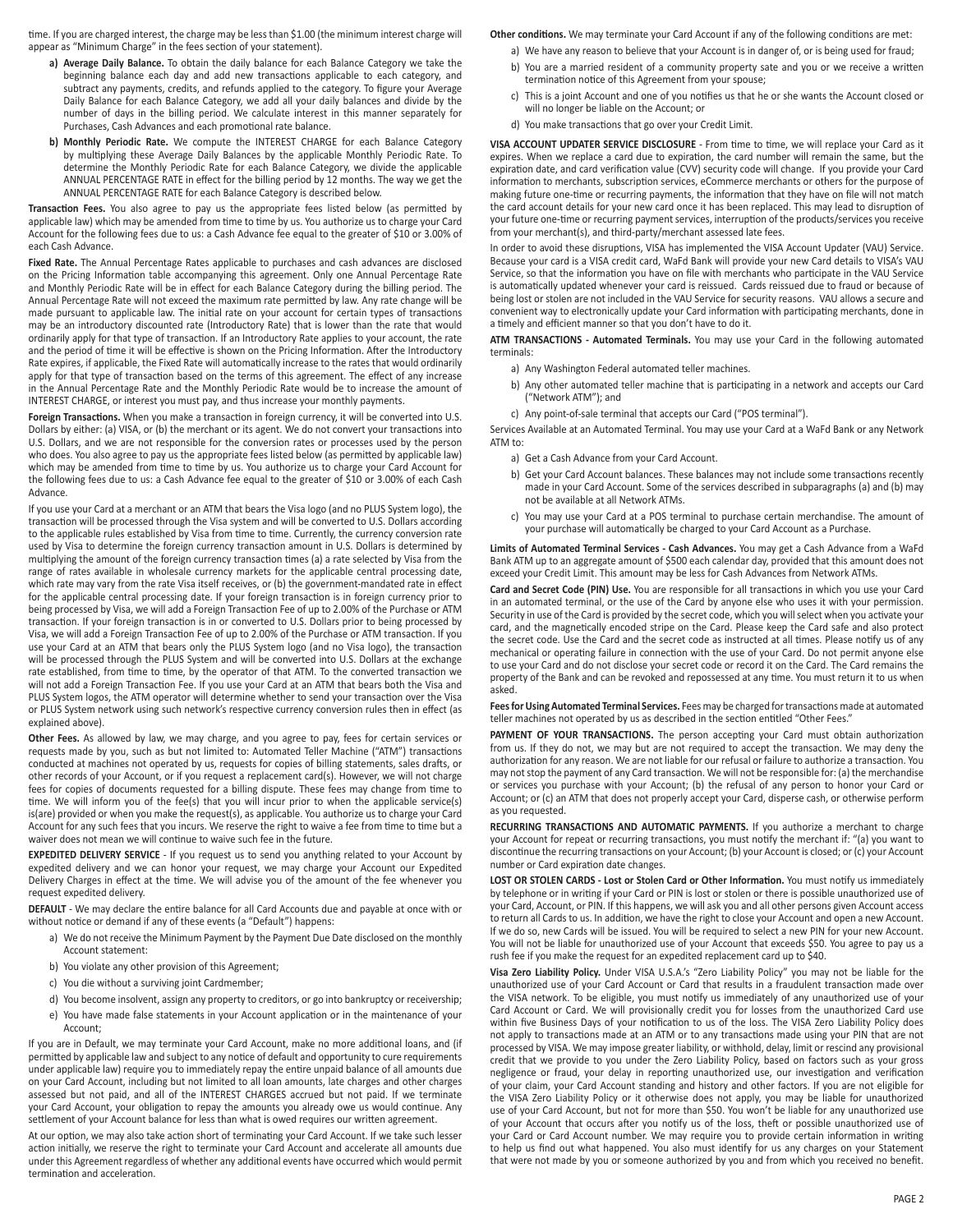**Where to Call or Write.** If you believe your Card has been lost or stolen or that someone is using your Card or Card Account without your permission, call: 1-800-324-9375 (within the U.S.), 206-624-7930 (outside the U.S.), or write to: WAFD BANK, Credit Card Service Center, 9929 Evergreen Way, Everett, WA 98204.

**MOBILE DEVICES - Your Card Account and Your Mobile Phone or Other Mobile Devices.** Smart phones, some tablets or other mobile devices (a "mobile device") can download, store, and/or access account information, for instance through a mobile wallet, that may enable you to use the mobile device to purchase goods or services or make a cash advance. In certain instances, those transactions will replicate using your card to make a transaction on the internet with your computer. In other instances, the phone or mobile device will act as if it were a credit card itself. Applications that enable your mobile device will have unique terms governing those applications. Read them carefully. Transactions made through those applications are governed by this Agreement. When your credit card account information is accessible by your mobile device, it is important that you treat your mobile device with the same care you would your credit card. For example, you should secure your mobile device against unauthorized access. Keep in mind, if you give someone your phone, or other mobile device, that can be the same as giving that person your credit card.

**ADDITIONAL INFORMATION - Our Business Days.** Our business days are Monday through Friday, except for Federal bank holidays.

**Credit Investigation and Disclosure.** You authorize us, both now and in the future, to check your credit and employment history and to release information about our credit experience with you in response to legitimate credit inquiries. If you believe that we have incorrect information or have reported inaccurate information about you to a credit bureau, please call us at 1-800-324-9375. As required by law, you are hereby notified that a negative credit report reflecting on your credit history may be submitted to a credit reporting agency if you fail to fulfill the terms of your credit obligations.

**Security Interest.** We have no security for any amounts which become due under this Agreement, even though any other agreement you may have with us, such as a mortgage, may provide for such a security interest, unless you have given us a specific security interest in connection with this Agreement, which is described on the Supplement attached to this Agreement.

**Collection.** You promise to pay all collection costs, including, without limitation, reasonable lawyers' fees and court costs, as permitted by law.

If There are More Than One of You. Each of you individually, or all of you together, will be liable under this Agreement. We may collect from or sue any one of you, or make any settlements or extensions with any one of you, without giving up our rights against the other. You understand that any one of you can make Purchases or get Cash Advances under this Agreement which will be binding upon all of you.

**No Waiver of Rights.** If we choose to waive any of the terms or conditions of this Agreement on a case- by- case basis, such as by not declaring the entire balance due when the minimum monthly payment has not been made on time, it does not mean that we have waived, or given up, our right to exercise any of our rights or remedies under this Agreement in the future. We are not required to use any particular kind of demand or notice in order to collect amounts due to us under this Agreement. No indulgence or acceptance by us of delinquent or partial payments constitute a waiver of our rights or of any provision of this Agreement. No waiver of any existing default shall be deemed to waive any subsequent default.

**Changing Terms.** We can change, add to, delete or otherwise modify the terms of this Agreement at any time in any way permitted by law. We will send you a notice of change at least 45 days (or as required by applicable law) before the effective date of the change. We do not have to send you an advance notice of the change if it favors you, such as by reducing rates, or increasing the maximum credit limit. Except in cases where we are changing terms due to the Minimum Payment Due not being received within 60 days of the Payment Due Date, you agree that the change may cover all transactions made 15 days after we mail the notice. If you do not agree to the change, a method for rejecting the change and closing the account will be provided in the Change of Terms Notice. You agree that if you use your card after the effective date of the change, this will constitute your agreement with the change.

**Canceling this Agreement.** We have the right to cancel this Agreement at any time by sending a notice to any one of you in writing. You also have the same right to cancel this Agreement at any time by sending us a notice in writing or calling the Credit Card Service Center at 1-800-324-9375. If this Agreement is canceled by you or us, your obligation is to repay amounts you already owe under this Agreement. In either case, your Account will be closed and you will no longer have access to your Account.

**Change of Address.** Your monthly Account statements and notices about your Account will be sent to the address you provided in your application or your response to our Account solicitation. To change your address, you must call us or write to us at 1-800-324-9375 or 9929 Evergreen Way, Everett, WA 98204. We must receive this information 21 days before the date a billing cycle closes to provide your monthly Account statement at your new address. If you have an address change within 45 days of the expiration date of your Card(s), please contact the Credit Card Service Center with your new address so your new Card(s) can be mailed to your new address. We may also update your address in our records without a request from you if we receive an address change notice from the U.S. Postal Service or if we receive updated address information from our mail services vendor.

**Governing Law.** This Agreement will be governed by the laws of the State of Washington, and, as applicable, federal law, regardless of where the transactions are made.

**Severability.** All other provisions of this Agreement shall remain in full force even if one or more provisions of this Agreement are held invalid, illegal, void or unenforceable by any rule or law, administrative order or judicial decision.

**Assignment.** We may assign your Account or this Agreement without obtaining your consent. You may not assign your Account or this Agreement.

**Other Agreements.** This Agreement constitutes the entire agreement, and supersedes all prior agreements, between you and us governing the use of the Account.

**Jury Trial Waiver** YOU AND WE EACH AGREE THAT NEITHER YOU NOR WE SHALL (A) SEEK A JURY TRIAL IN ANY LAWSUIT, PROCEEDING, COUNTERCLAIM, OR ANY OTHER ACTION BASED UPON, OR ARISING OUT OF, THIS ACCOUNT AGREEMENT OR ANY ACCOUNT OR THE DEALINGS OF THE RELATIONSHIP BETWEEN YOU OR US, OR (B) SEEK TO CONSOLIDATE ANY SUCH ACTION IN WHICH A JURY TRIAL CANNOT BE OR HAS NOT BEEN WAIVED. THE PROVISIONS OF THIS SECTION SHALL BE SUBJECT TO NO EXCEPTIONS. NEITHER YOU NOR WE HAVE AGREED WITH OR REPRESENTED TO THE OTHER THAT THE PROVISIONS OF THIS SECTION WILL NOT BE FULLY ENFORCED IN ALL INSTANCES. YOU AND WE EACH ACKNOWLEDGE THAT THIS WAIVER HAS BEEN KNOWINGLY AND VOLUNTARILY MADE. **NOTHING CONTAINED HEREIN SHALL CONSTRUE A WAIVER OF RIGHTS UNDER THE MILITARY LENDING ACT (MLA).** COVERED BORROWERS AND THEIR DEPENDENTS ARE UNDER NO DUTY TO WAIVE THEIR RIGHT TO LEGAL RECOURSE UNDER ANY APPLICABLE PROVISIONS OF FEDERAL OR STATE LAW, INCLUDING ANY PROVISIONS OF THE SCRA, AND COVERED BORROWERS AND THEIR DEPENDENTS ARE NOT REQUIRED TO SUBMIT TO ARBITRATION.

**Venue.** In the event of any action arising out of or relating to your Account or this Account Agreement, venue shall be in a state or federal court closest to the principal office or residence of the party against whom the matter is filed.

**Attorney Fees.** In any action arising out of or relating to your Account or this Agreement, the prevailing party will be entitled to recover costs and reasonable attorneys' fees.

**Consent to Our Communications with You.** You agree that we, any of our affiliates, agents, independent contractors or service providers may monitor and record telephone calls regarding your banking services to assure the quality of our service or for other reasons. You expressly consent that we, any of our affiliates, agents, independent contractors or service providers may use written, electronic, or verbal means, or any other medium, as permitted by law and including, but not limited to, mail and facsimile, to contact you. Your consent includes, but is not limited to, contact by manual calling methods, prerecorded or artificial voice messages, text messages, e- mails and/or automatic telephone dialing systems. You agree that we, any of our affiliates, agents, independent contractors or service providers may contact you by using any e-mail or any telephone number you provide, including a telephone number for a cellular phone or other wireless device, regardless of whether you incur any charges as a result.

#### *Your Billing Rights - Keep This Document for Future Use*

This notice tells you about your rights and our responsibilities under the Fair Credit Billing Act.

### *What To Do If You Find a Mistake on Your Statement*

If you think there is an error on your statement, write to us at:

WAFD BANK Credit Card Service Center

## 9929 Evergreen Way, Everett, WA 98204

You may also contact us on the Web: ask@wafdcards.com

#### **In your letter, give us the following information:**

- *• Account information:* Your name and account number.
- *• Dollar amount:* The dollar amount of the suspected error.
- *• Description of problem:* If you think there is an error on your bill, describe what you believe is wrong and why you believe it is a mistake.

### **You must contact us:**

- Within 60 days after the error appeared on your statement.
- At least 3 business days before an automated payment is scheduled, if you want to stop payment on the amount you think is wrong.

You must notify us of any potential errors in writing or electronically by email to ask@wafdcards.com. You may call us, but if you do we are not required to investigate any potential errors and you may have to pay the amount in question.

## *What Will Happen After We Receive Your Letter*

When we receive your letter, we must do two things:

- 1. Within 30 days of receiving your letter, we must tell you that we received your letter. We will also tell you if we have already corrected the error.
- 2. Within 90 days of receiving your letter, we must either correct the error or explain to you why we believe the bill is correct.

While we investigate whether or not there has been an error:

- We cannot try to collect the amount in question, or report you as delinquent on that amount.
- The charge in question may remain on your statement, and we may continue to charge you interest on that amount.
- While you do not have to pay the amount in question, you are responsible for the remainder of your balance.
- We can apply any unpaid amount against your credit limit.

After we finish our investigation, one of two things will happen:

- *• If we made a mistake:* You will not have to pay the amount in question or any interest or other fees related to that amount.
- *If we do not believe there was a mistake:* You will have to pay the amount in question, along with applicable interest and fees. We will send you a statement of the amount you owe and the date payment is due. We may then report you as delinquent if you do not pay the amount we think you owe.

If you receive our explanation but still believe your bill is wrong, you must write to us within 10 days telling us that you still refuse to pay. If you do so, we cannot report you as delinquent without also reporting that you are questioning your bill. We must tell you the name of anyone to whom we reported you as delinquent, and we must let those organizations know when the matter has been settled between us.

If we do not follow all of the rules above, you do not have to pay the first \$50 of the amount you question even if your bill is correct.

### *Your Rights If You Are Dissatisfied With Your Credit Card Purchases*

If you are dissatisfied with the goods or services that you have purchased with your credit card, and you have tried in good faith to correct the problem with the merchant, you may have the right not to pay the remaining amount due on the purchase.

To use this right, all of the following must be true:

- 1. The purchase must have been made in your home state or within 100 miles of your current mailing address, and the purchase price must have been more than \$50. (NOTE: Neither of these are necessary if your purchase was based on an advertisement we mailed to you, or if we own the company that sold you the goods or services.)
- 2. You must have used your credit card for the purchase. Purchases made with cash advances from an ATM or with a check that accesses your credit card account do not qualify.
- 3. You must not yet have fully paid for the purchase.

If all of the criteria above are met and you are still dissatisfied with the purchase, contact us in writing or electronically at:

WAFD BANK Credit Card Service Center

9929 Evergreen Way, Everett, WA 98204

ask@wafdcards.com